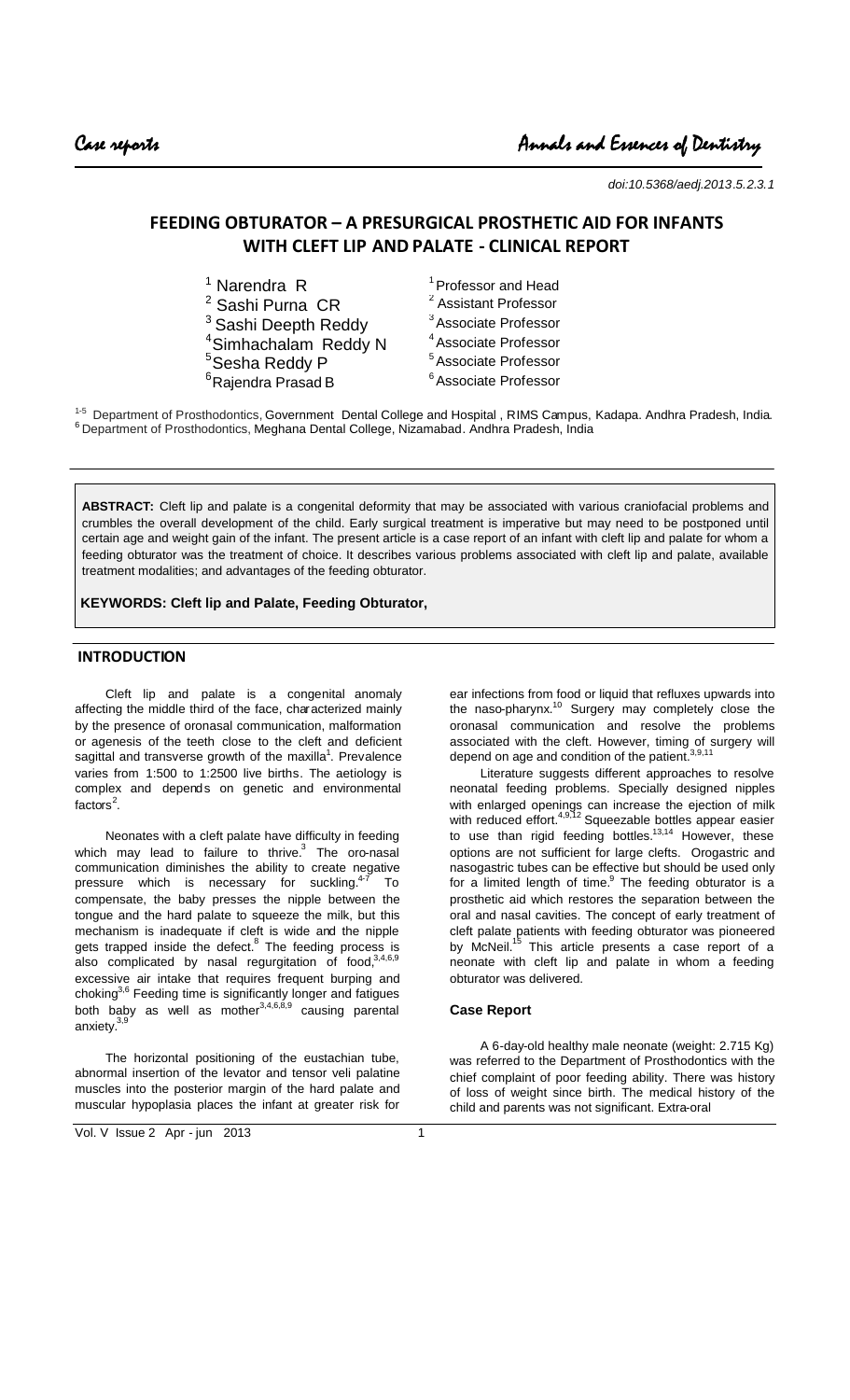



**Fig 2. Primary impression of the oral cavity with defect region**



**Fig 4. Definitive cast showing the defect region**



**Fig 6. Intaglio surface of the feeding obturator**



**Fig 8. Feeding obturator positioned in the oral cavity**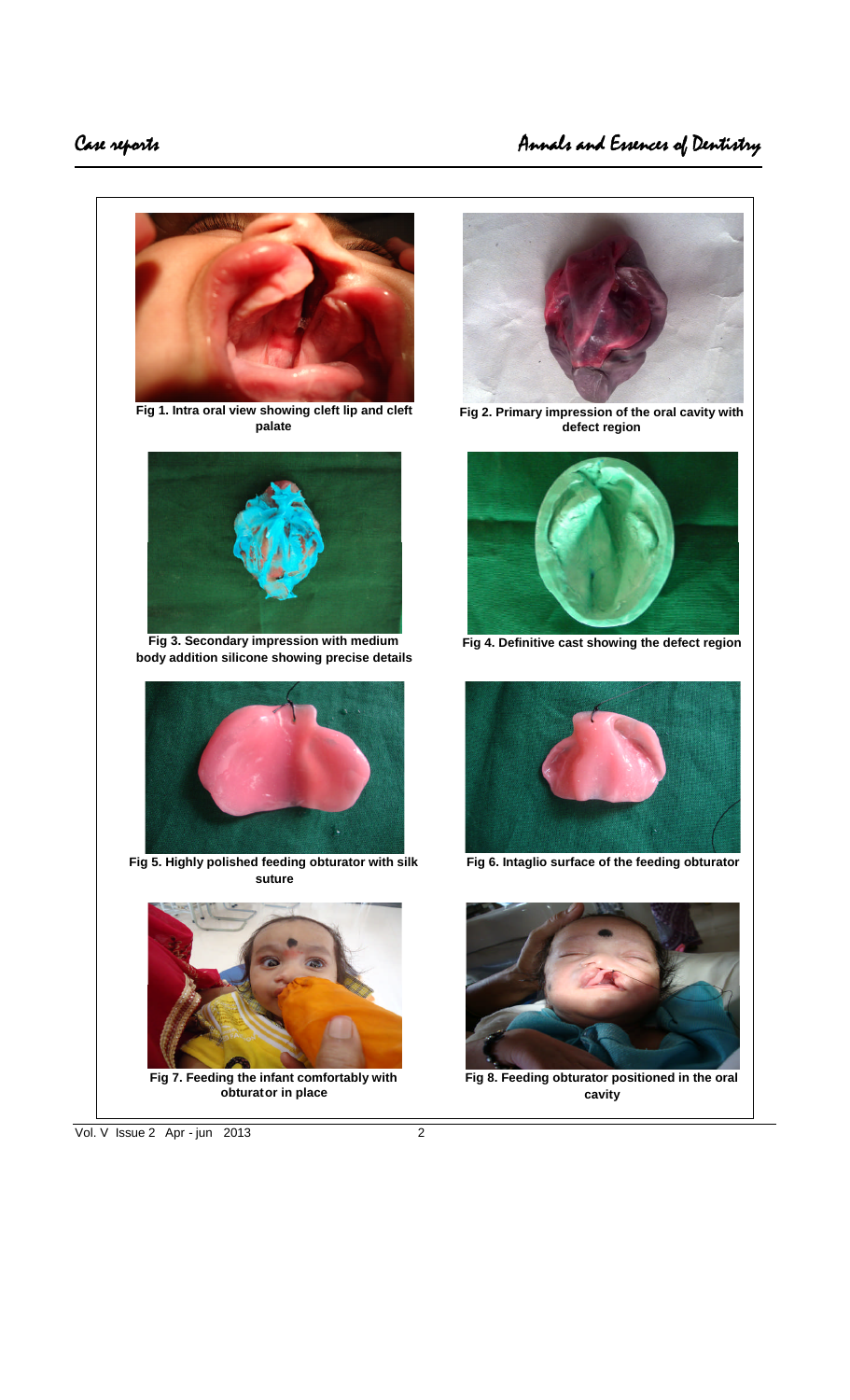examination of the child showed unilateral cleft lip-left side. Intra oral Examination of the baby revealed a large cleft on the left side of the hard palate that extended to the soft palate: Veau classification, Class III **(Fig. 1).** Since the baby was not scheduled for corrective surgery immediately, a treatment plan was developed with the aim of improving the functional ability (suckling) and developing proper tongue position with the help of a feeding obturator. The parents approved this treatment plan.

# **Prosthodontic procedure**

Modeling plastic impression compound (Y-Dent; MDM Corporation, New Delhi, India) was used to make the primary impression of the maxilla. The impression material was held with two fingers, and the compound was adapted to the maxilla with the fingers. The infant was held upright with head bending down by mother. The baby was making suckling motions or was crying during the whole procedure which created the desired border molding and ensured a patent airway throughout the procedure.

The impression was removed from the mouth, before the material could completely harden. The impression was evaluated; it extended into the defect and vestibule **(Fig. 2)** which served as a special tray to make final impression. 0.5mm of the intaglio surface and impression extending into the undercut region was scraped with the help of BP blade. Impression was evaluated intraorally to determine the easiest path of insertion and removal.

Tray adhesive was painted onto the impression surface and allowed to dry. Final impression was made with medium body addition silicone impression material (Reprosil, Dentsply Caulk, Milford, DE) to record the precise details of the supporting structures and the defect. The material was mixed and placed as a thin layer on the impression surface. The loaded impression tray was inserted into the mouth while holding the baby face toward the floor while baby was suckling. Final impression was removed from the oral cavity and evaluated for its completeness **(Fig.3).** Beading and Boxing of the impression was done and master cast was prepared with the Type III dental stone (Kalstone-Karson Pvt Ltd, Mumbai, India) **(Fig. 4).**

Undercuts were blocked and the defect area was completely filled to make a normal palatal form with dental plaster. Wax form of the feeding obturator was prepared with modeling wax (Modelling Wax, Elite Dental Products, Nanded, India). Feeding obturator was processed with heat polymerizing acrylic resin material (DPI Heat cure; Dental Products of India). The prosthesis was retrieved; it had uniform thickness of 1.5-2mm. All the sharp edges were smoothened. Finishing and polishing of the prosthesis was done **(Fig. 5).** A small hole was prepared using a round bur at the labial flange. An 8-inch silk thread

was passed through and tied to the eyelet of the feeding plate to provide a safety mechanism in case of gagging or accidental swallowing **(Fig: 6).**

The intaglio surface of the obturator was evaluated intraorally for excessive pressure areas, using a disclosing material (Fit Checker; GC Corp, Tokyo, Japan), and pressure areas were relieved. Final finishing and polishing of the feeding plate was done before delivering the prosthesis. Prosthesis was tried in the dental clinic and the patient's mother was asked to feed the baby and it was noted that there was no nasal regurgitation and child was successfully able to feed with the feeding obturator in place without any discomfort **(Fig.7).** Infant was able to hold the feeding obturator in mouth during sucking, swallowing and the resting state by the tongue and by mouth closure without an additional retention mechanism **(Fig. 8).** Instructions were given to the parents on how to insert, remove, and clean the prosthesis. A regular follow up of the patient was done after 24 hours, 1 week and monthly follow ups were scheduled. During the regular follow up, neonate weight gain was evident.

## **Discussion**

Patients with cleft lip and palate malformations require coordinated care involving multiple disciplines from birth throughout adolescence. Primary care plays a vital role in these patients, who often have numerous health care needs, including feeding difficulties, speech disorders, dental problems, disturbed growth and development and chronic ear infections. The early surgical repair of the palate is associated with good cosmesis, better feeding, adequate velo-pharyngeal competence, growth and good speech and hearing development.<sup>16</sup> Until the cleft palate/lip can be surgically corrected, a feeding obturator is of great help in feeding as it effectively separates the oral cavity from the nasal cavity.

A major concern in treating these patients is obtaining good impressions which pose a unique set of challenges including the size constraints imposed by the infant's oral cavity, anatomical variations associated with the severity of cleft and a lack of ability of the infant to cooperate and respond to commands.

Various impression materials including thermoplastic materials,<sup>4,5,9,17,18</sup> alginate,<sup>3,4,9,17,19</sup> waxes,<sup>5,18</sup> elastomeric  $impression$  materials  $^{9,20}$  have been routinely employed. Modeling plastic impression compound was used for making the primary impression. It has the advantage that it can be removed as a whole from the oral cavity, before it sets in case of any emergency and it is resistant to tearing. Proper tempering and handling is important to prevent overheating that can lead to scalding or burns of tissues, and leaching out of volatile components which may be harmful to the infant. Medium body addition silicone impression material was used for making secondary impression. It could be added as a thin layer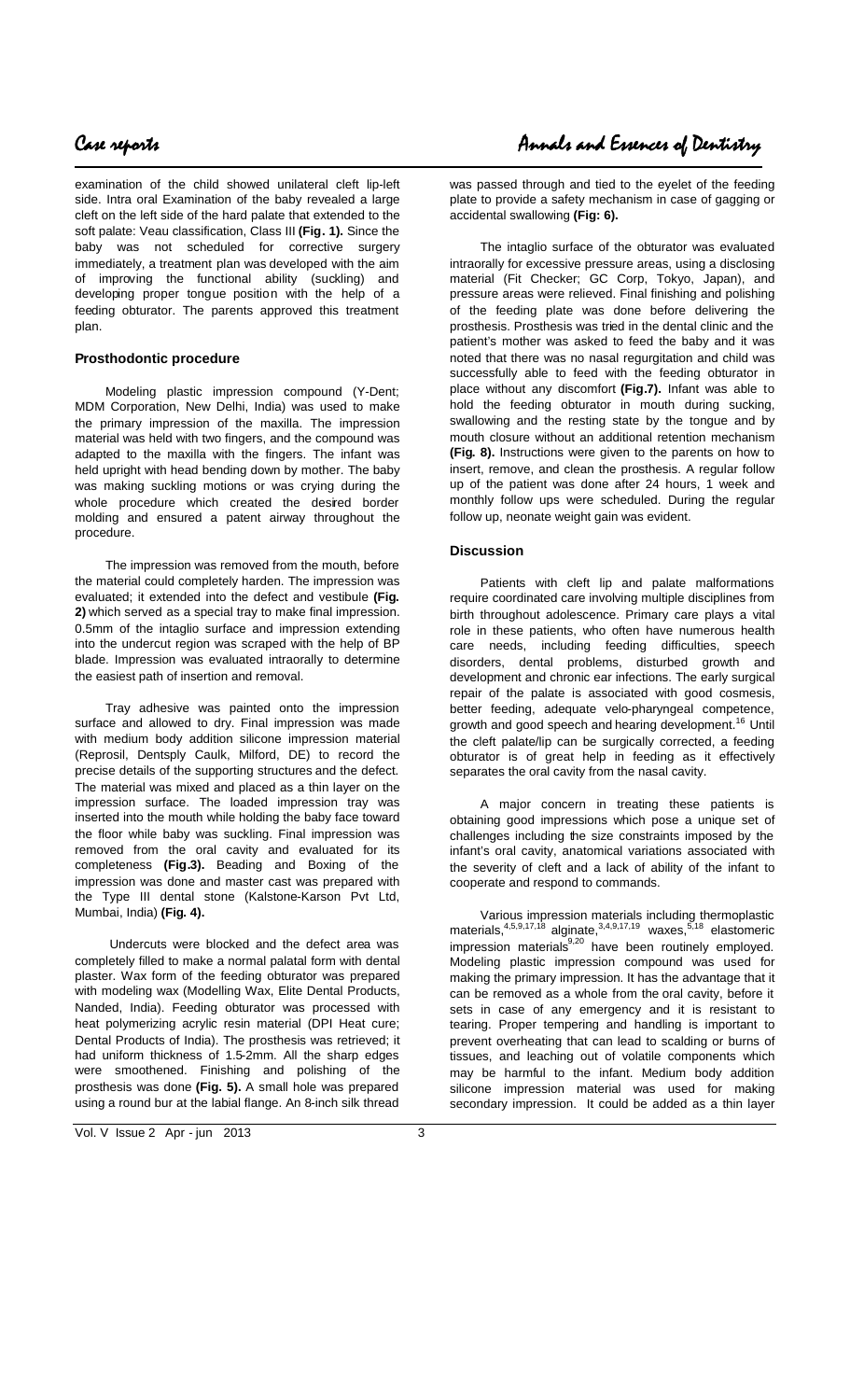on the impression which served as special tray. It reproduces all the areas of interest with good surface details and resists tearing; as a result removal is atraumatic to the infant.

Feeding obturator can be prepared with various materials like acrylic resin, vaccum formed polyethylene , ethylene vinyl acetate<sup>22</sup>. Vaccum formed materials are light in weight, soft in nature with smoother surface, and don't require any retentive wire. But they are not economical and oral hygiene is also a concern because it is a plastic appliance, which can cause irritation to the palate.<sup>22</sup>

Auto-polymerizing acrylic resin material was choosen to fabricate feeding obturator as it was cost effective and simple to fabricate, hygienic and served the purpose. It creates a rigid platform, towards which the child can press the nipple and feed thus reducing feeding time.  $3,4,6,23,24$  It reduces the incidence of choking. It reduces nasal regurgitation thus inhibiting nasopharyngeal and ear infections. $3,4,5,6,17$  It helps position the tongue away from the cleft area in its correct position to allow spontaneous growth of palatal shelves towards each other,<sup>3,4,6,17</sup> thus aiding in pre-surgical naso-alveolar molding or infant orthopeadics.<sup>20,25,26,27</sup> This depends on the inherent plasticity and moldability of the neonatal cartilaginous tissues due to the increased levels of hyaluronic acid found circulating in the neonatal tissues till about 45 days after birth. $^{27}$  It greatly improves the final outcome after surgical treatment and also limits the number of surgeries<sup>28</sup>. Normalizes tongue position resulting in better speech<sup>4,29</sup> and aids in better esthetics. Provides positive psychological impact on the parents.<sup>4,17</sup>

### **SUMMARY AND CONClUSION**

This article describes a method for the fabrication of a feeding obturator for a cleft palate baby. Feeding obturator promotes neonatal weight gain, which is important in preparing the baby for corrective surgery.

### **References**

- 1. Shah CP, Wong D (1980) Management of children with cleft lip and palate. CMAJ 122:19– 24.
- 2. Sujoy Banerjee, Usha M. Radke, Rajlakshmi Banerjee, Darshana Mundhe. Pre-Surgical Management of Unilateral Cleft Lip and Palate in a Neonate: A Clinical Report. J Indian Prosthodont Soc 2011;11:71–76.
- 3. Goldberg WB, Ferguson FS, Miles RJ. Successful use of a feeding obturator for an infant with a cleft palate. Spec Care Dentist 1988;8:86-9.
- 4. Osuji OO. Preparation of feeding obturators for infants with cleft lip and palate. J Clin Pediatr Dent 1995;19:211-4.

# Case reports Annals and Essences of Dentistry

- 5. Samant A. A one-visit obturator technique for infants with cleft palate. J Oral Maxillofac Surg 1989;47 :539-40.
- Jones JE, Henderson L, Avery DR. Use of a feeding obturator for infants with severe cleft lip and palate. Spec Care Dentist 1982;2:116-20.
- 7. Choi BH, Kleinheinz J, Joos U, Komposch G. Sucking efficiency of early orthopaedic plate and teats in infants with cleft lip and palate. Int J Oral Maxillofac Surg 1991;20:167-9.
- 8. Shprintzen RJ. The implications of the diagnosis of Robin sequence. Cleft Palate Craniofac J 1992;29:205-9.
- 9. Saunders ID, Geary L, Fleming P, Gregg TA. A simplified feeding appliance for the infant with cleft lip and palate. Quintessence Int 1989;20:907-10.
- 10. Paradise JL, Bluestone CD, Felder H. Universality of otitis media in fifty infants with cleft palate. Pediatrics 1969; 44: 35-42.
- 11. Prahl-Andersen B. Dental treatment of predental and infant patients with clefts and craniofacial anomalies. Cleft Palate Craniofac J 2000;37:528- 32.
- 12. Beumer J, Curtis TA, Marunick MT. Maxillofacial rehabilitation: prosthodontic and surgical considerations. St. Louis: Medico Dental Media Intl; 1996. p. 339.
- 13. Brine EA, Rickard KA, Brady MS, Liechty EA, Manatunga A, Sadove M, et al. Effectiveness of two feeding methods in improving energy intake and growth of infants with cleft palate: a randomized study. Journal of the American Dietetic Association 1994;94(7):732-8.
- 14. Shaw WC, Bannister RP, Roberts CT. Assisted feeding is more reliable for infants with clefts - a randomized trial. Cleft Palate-Craniofacial Journal 1999;36(3):262-8.
- 15. McNeil CK. Congenital oral deformities. Br Dent J 1956;101:191.
- 16. Nunn DR, Derkay CS, Darrow DH, Magee N, Stresnick B. The effect of very early cleft palate closure on the need for ventilation tubes in the first year of life. Laryngoscope 1995; 105: 905-8.
- 17. Oliver HT. Construction of orthodontic appliances for the treatment of newborn infants with clefts of the lip and palate. Am J Orthod 1969;56:468-73.
- 18. Finger IM, Guerra LR. Provisional restorations in maxillofacial prosthetics. Dent Clin North Am 1989;33:435-55.
- 19. Adisman IK. The continuing role of the prosthodontist in the treatment of patients with cleft lip and palate. J Prosthet Dent 1976;36:186- 92.
- 20. Taylor TD. Clinical maxillofacial prosthetics. Chicago: Quintessence; 2000. p. 63-84.
- 21. P Chandna, VK Adlakha, N Singh Feeding obturator appliance for an infant with cleft lip and palate. J Indian Soc Pedod Prev Dent 2011;29:71-3